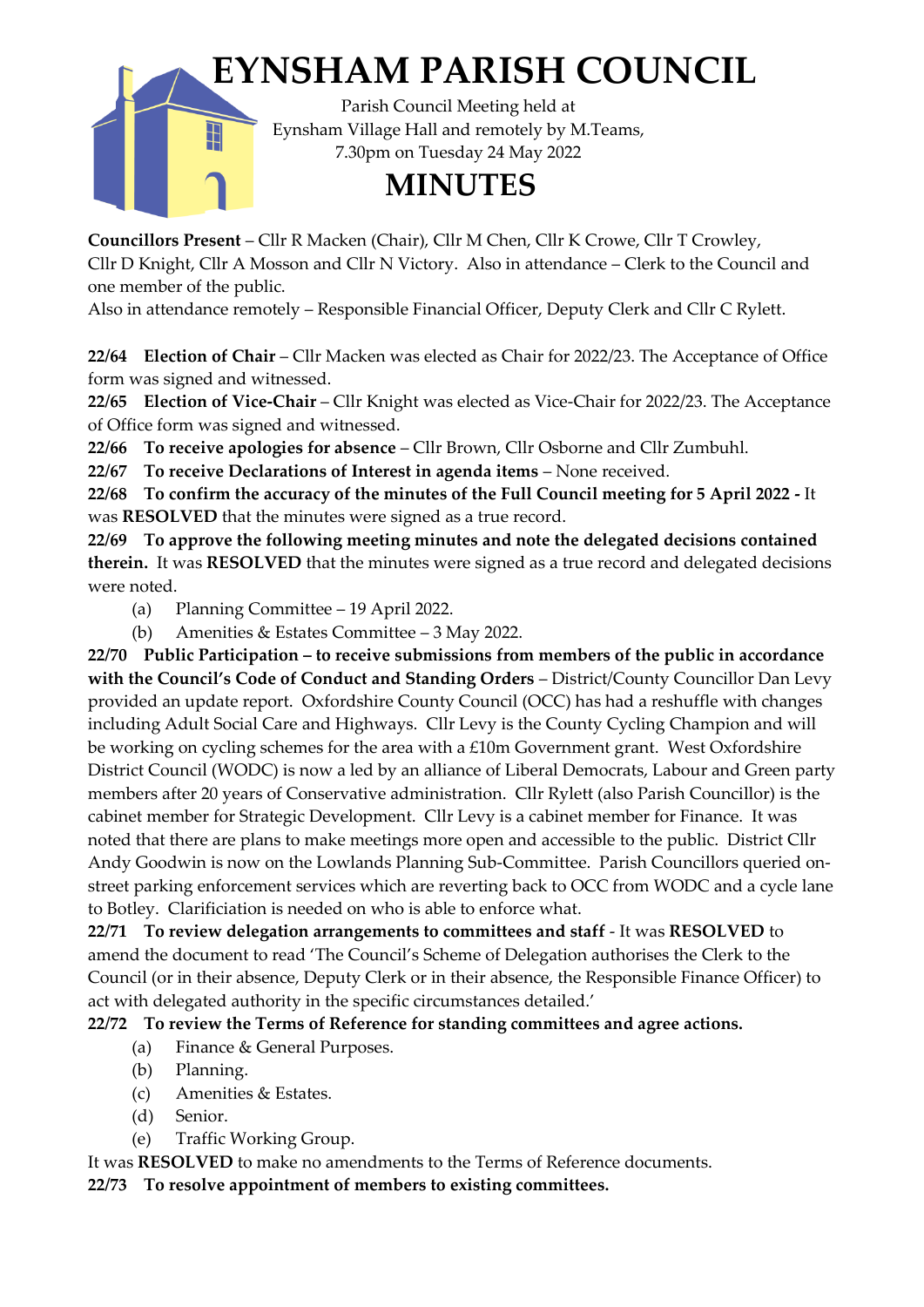| Committee                              | 2021/22 Members                             | 2022/23 Members                |  |  |  |
|----------------------------------------|---------------------------------------------|--------------------------------|--|--|--|
| (a) Finance & General                  | Chair (and Chair of the                     | Chair (and Chair of the        |  |  |  |
| Purposes                               | Council) - Cllr Nick Relph*                 | Council) - Cllr Ross Macken*   |  |  |  |
|                                        | Vice Chair (and Vice Chair of               | Vice Chair (and Vice Chair of  |  |  |  |
|                                        | the Council) – Cllr Ross                    | the Council) - Cllr David      |  |  |  |
|                                        | Macken*                                     | Knight*                        |  |  |  |
|                                        |                                             |                                |  |  |  |
|                                        | Cllr Sue Brown                              | Cllr Sue Brown                 |  |  |  |
|                                        | Cllr David Knight                           | Cllr Tricia Crowley            |  |  |  |
|                                        | Cllr Andy Mosson                            | Cllr Andy Mosson               |  |  |  |
|                                        | Cllr Francis Zealley                        |                                |  |  |  |
| (b) Planning                           | Chair - Cllr Mark Zumbuhl                   | Chair - Cllr David Knight*     |  |  |  |
|                                        | Vice Chair - Cllr David Knight              | Vice Chair - **                |  |  |  |
|                                        |                                             |                                |  |  |  |
|                                        | Cllr Ross Macken*                           | Cllr Katy Crowe                |  |  |  |
|                                        | Cllr Andy Mosson                            | Cllr Tricia Crowley            |  |  |  |
|                                        | Cllr Nick Relph*                            | Cllr Ross Macken*              |  |  |  |
|                                        |                                             | Cllr Andy Mosson               |  |  |  |
| (c) Amenities &                        | Chair - Cllr Ross Macken*                   | Chair $-$ **                   |  |  |  |
| <b>Estates</b>                         | Vice Chair - Cllr Sue Osborne               | Vice Chair - **                |  |  |  |
|                                        |                                             |                                |  |  |  |
|                                        | Cllr Sue Brown                              | Cllr Sue Brown                 |  |  |  |
|                                        | Cllr Milly Chen                             | Cllr Milly Chen                |  |  |  |
|                                        | Cllr Kate Crowe                             | <b>Cllr Kate Crowe</b>         |  |  |  |
|                                        | Cllr Nick Relph*                            | Cllr David Knight*             |  |  |  |
|                                        | Cllr Carl Rylett                            | Cllr Ross Macken*              |  |  |  |
|                                        | Cllr Nolan Victory                          | Cllr Sue Osborne               |  |  |  |
|                                        | <b>Cllr Francis Zealley</b>                 | Cllr Carl Rylett               |  |  |  |
|                                        | Cllr Mark Zumbuhl                           | Cllr Nolan Victory             |  |  |  |
| (d) Senior                             | Chair - Cllr Nick Relph*                    | Chair $-$ **                   |  |  |  |
|                                        | Vice Chair - Cllr Ross Macken*              | Vice Chair - **                |  |  |  |
|                                        | Cllr Sue Brown                              | Committee is formed from       |  |  |  |
|                                        |                                             | Chairs and Vice Chairs of      |  |  |  |
|                                        | <b>Cllr Andy Mosson</b><br>Cllr Sue Osborne | committees.                    |  |  |  |
|                                        | Chair - Cllr Ross Macken                    | Chair $-$ **                   |  |  |  |
| (e) Traffic Working                    |                                             | Vice Chair - **                |  |  |  |
| Group                                  | Vice Chair - Not appointed                  |                                |  |  |  |
|                                        | <b>Cllr Tricia Crowley</b>                  | <b>Cllr Tricia Crowley</b>     |  |  |  |
|                                        | Cllr Sue Osborne                            | Cllr Ross Macken               |  |  |  |
|                                        | Sophia Vernon (co-opted)                    | Cllr Sue Osborne               |  |  |  |
|                                        | Judy Reid (co-opted)                        | Sophia Vernon (to be co-opted) |  |  |  |
| Ex-officio members.                    |                                             |                                |  |  |  |
| ** To be elected at the first meeting. |                                             |                                |  |  |  |

**22/74 Appointment of any new committees in accordance with standing order 4 – Youth Council Steering Group** – It was **RESOLVED** to approve the Terms of Reference and appoint Cllr Carl Rylett (Chair), Cllr Milly Chen, Cllr Nolan Victory and Cllr Katy Crowe as members. Terms of Reference for the Youth Council are to be drafted in due course. The Deputy Clerk is to clerk the meetings.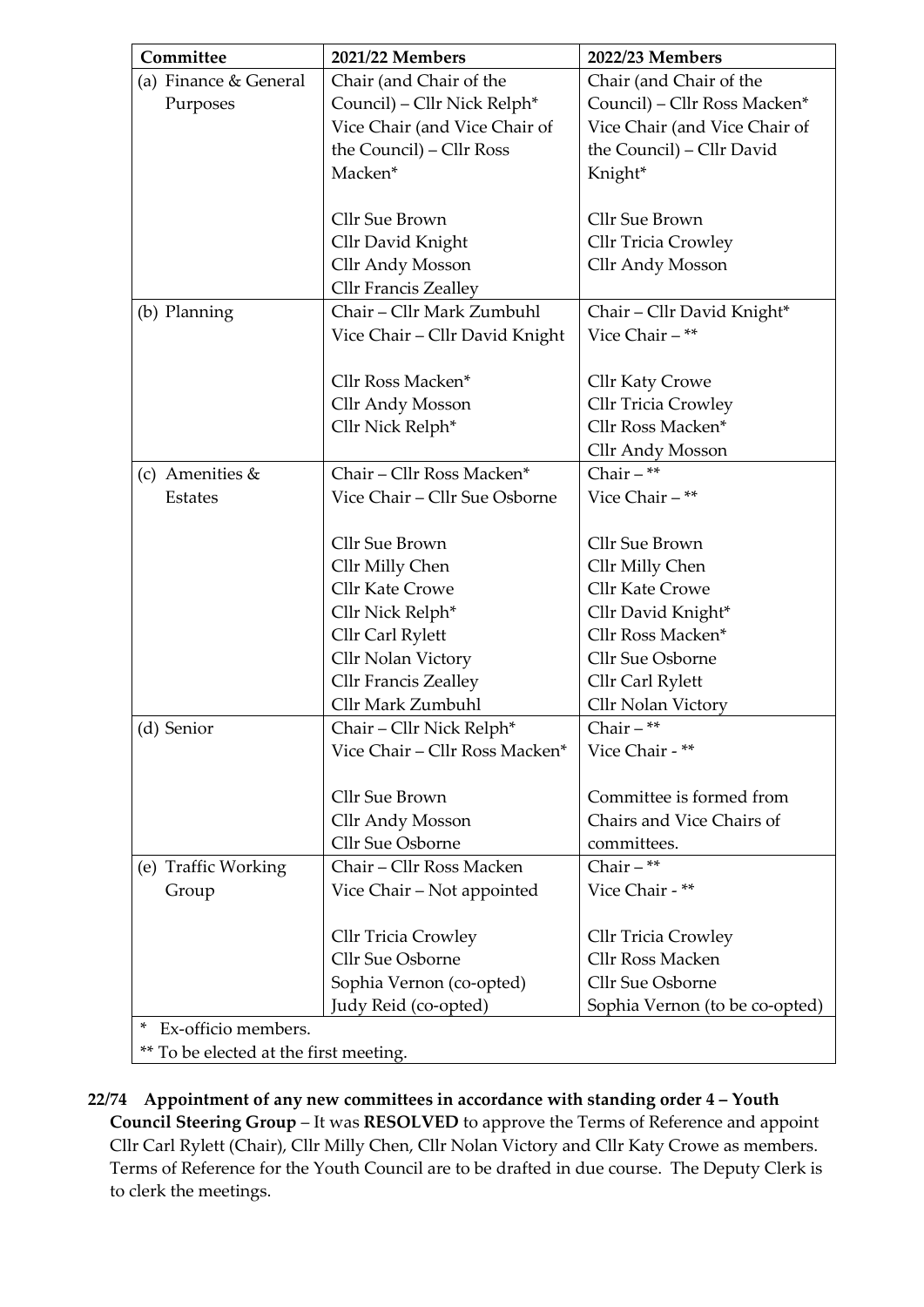**22/75 To review and adopt Financial Regulations (no amendments proposed)** – It was **RESOLVED** to approve the Financial Regulations.

**22/76 To review and adopt Standing Orders ((18 (f) updated and 18 (g) removed)** – It was **RESOLVED** to approve the updated Standing Orders. Clerk is to provide details of all information that is specific to the Council.

**22/77 To review arrangements (including legal agreements) with other local authorities, notfor-profit bodies and businesses** – It was **RESOLVED** to approve the report.

**22/78 To review representation on or with external bodies and arrangements for reporting back.**

|     |                                        | 2021/22                     | 2022/23                    |
|-----|----------------------------------------|-----------------------------|----------------------------|
| (a) | Allotment Association (1               | Cllr Sue Osborne            | Cllr Sue Osborne           |
|     | member).                               |                             | (subject to                |
|     |                                        |                             | confirmation) or           |
|     |                                        |                             | Cllr Nolan Victory         |
| (b) | Oxfordshire Association of Local       | Cllr Nick Relph             | Cllr Ross Macken           |
|     | Councils (1 member).                   |                             |                            |
| (c) | Worton Farm Liaison (1                 | Cllr Carl Rylett            | Cllr Carl Rylett           |
|     | member).                               |                             | (Clerk is to ask if they   |
|     |                                        |                             | still need a member)       |
| (d) | Playing Fields Management              | Cllr Sue Brown              | <b>Cllr Sue Brown</b>      |
|     | Committee (2 members).                 | Cllr Sue Osborne            | Cllr Sue Osborne           |
| (e) | <b>Public Transport Representative</b> | <b>Cllr Tricia Crowley</b>  | <b>Cllr Tricia Crowley</b> |
|     | (1 member).                            |                             |                            |
| (f) | Village Hall Management (2             | Cllr Sue Brown              | Cllr Sue Brown             |
|     | members).                              | Cllr Katy Crowe             | Cllr Katy Crowe            |
| (g) | Broadband Champion (1                  | Cllr Nick Relph             | It was RESOLVED to         |
|     | member).                               |                             | discontinue this role.     |
| (h) | RAF Brize Norton Liaison Group         | Cllr Ross Macken            | <b>Cllr Ross Macken</b>    |
|     | (1 member).                            |                             |                            |
| (i) | Eynsham Charities (1 member).          | Cllr Carl Rylett            | These are Trustee          |
|     |                                        | Cllr Nick Relph             | positions and              |
|     |                                        | Cllr Andy Mosson            | therefore not              |
|     |                                        |                             | appropriate for this       |
|     |                                        |                             | meeting.                   |
| (j) | Pavilion Alarm responders (2           | Cllr Ross Macken            | <b>Cllr Ross Macken</b>    |
|     | members).                              | Oxford Security             | Oxford Security            |
|     |                                        | <b>Services</b>             | <b>Services</b>            |
| (k) | <b>Eynsham Community Primary</b>       | Cllr Milly Chen             | Cllr Milly Chen            |
|     | School Youth Council.                  | <b>Cllr Katy Crowe</b>      | Cllr Katy Crowe            |
|     |                                        | <b>Cllr Francis Zealley</b> | Cllr Carl Rylett           |
| (1) | GreenTEA (2 members)                   | Cllr Ross Macken            | Cllr Milly Chen            |
|     |                                        |                             | <b>Cllr Tricia Crowley</b> |
| (m) | Eynsham Museum & Heritage              | Cllr Andy Mosson            | This is a Trustee          |
|     | Centre                                 |                             | position and therefore     |
|     |                                        |                             | not appropriate for        |
|     |                                        |                             | this meeting.              |

It was agreed to invite other community groups to consider requesting Councillor representation. **22/79 Review of inventory of land and other assets including buildings and office equipment –** TV and refreshment equipment is to be moved from the Bartholomew Room to the Village Hall. Clerk's laptop information is to be updated. The Asset Register was otherwise approved.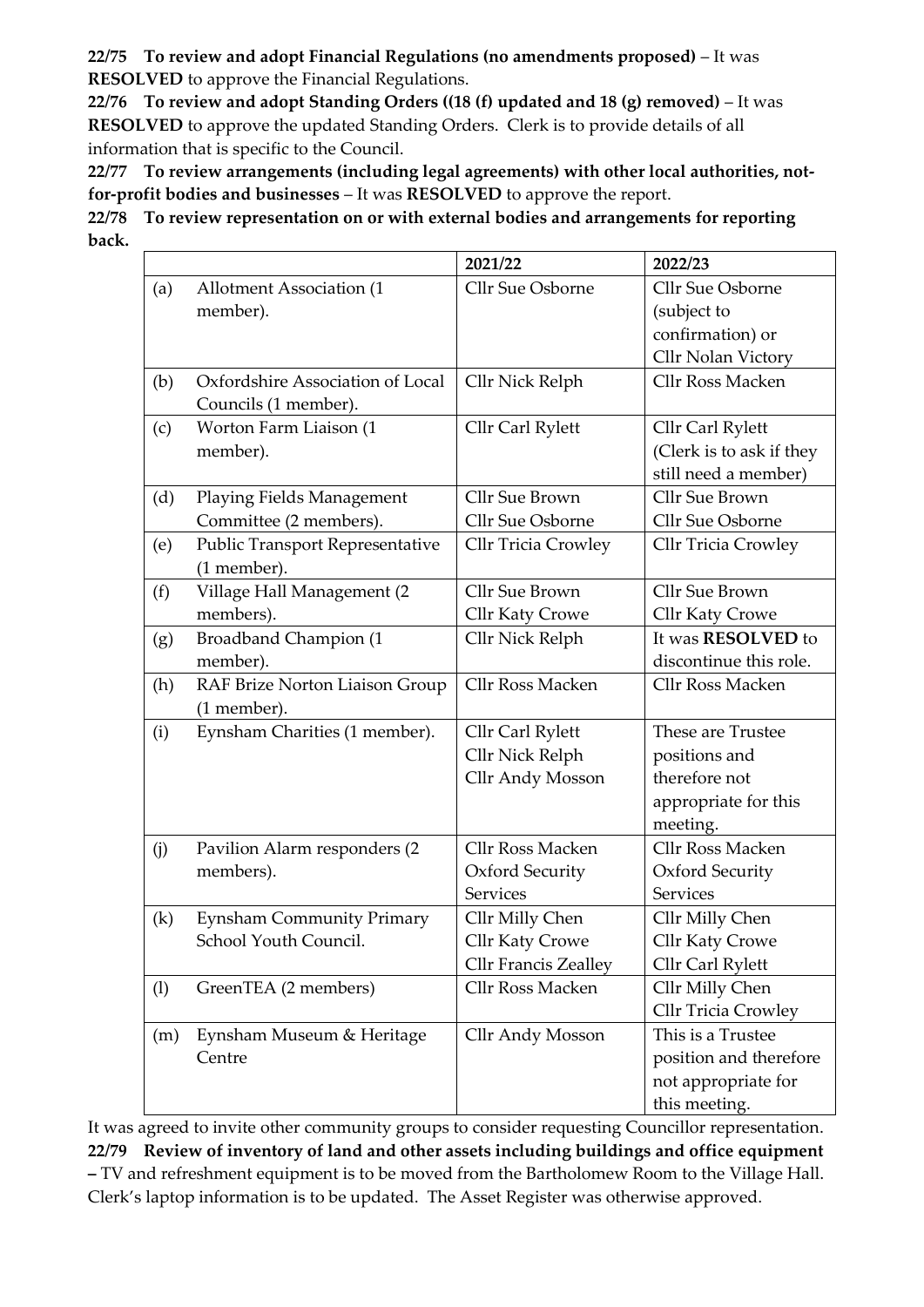# **22/80 Confirmation of arrangements for insurance cover in respect of all insurable risks –**

Clerk provided confirmation of the Council's insurance cover.

**22/81 Review of the Council's and/or staff subscriptions to other bodies** - It was **RESOLVED** to approve the report.

# **22/82 Review of the Council's policies.**

- (a) Climate Change Policy.
- (b) Complaints Policy.
- (c) General Data Protection Regulation Policies.
- (d) Grant Aid Policy.
- (e) Investment Strategy.
- (f) Media Policy.
- (g) Public Participation Policy.
- (h) Use of The Square for Political Canvassing on Saturdays Policy.
- (i) Remote Meeting Procedures It was **RESOLVED** to delete this policy.
- (j) Public Engagement Policy It was **RESOLVED** to update this policy to include reference to the availability of hybrid meeting access.
- (k) Equality & Diversity Policy.
- (l) Memorial Policy.
- (m) Training & Development Policy It was **RESOLVED** to create a budget for Councillor training separate from employee training.
- (n) Grievance Policy.
- (o) Disciplinary Policy.
- (p) Social Media Policy It was **RESOLVED** to update the policy to consider ethics of those providing the social media platforms.
- All policies remain unchanged unless otherwise indicated.

**22/83 Review of the Council's expenditure incurred under General Power of Competence –** The report was noted**.**

**22/84 Determining the time and place of ordinary meetings of the Council up to and including the next Annual Meeting of the Council** – It was **RESOLVED** to approve the schedule of meetings for the forthcoming year.

**Other Council business to be transacted:-**

**22/85 To note the resignation of Cllr Nick Relph and Cllr Francis Zealley and agree actions –** It was noted that the Council is able to co-opt to fill Cllr Zealley's seat. Cllr Relph's resignation was noted and vacancy notices are displayed on noticeboards. Members discussed the need for new Councillors and it was agreed to hold a 'co-option surgery' at The Square. Clerk is to work with the Communications Officer on display material. Members are also to consider recommending being a Councillor to residents.

**22/86 To resolve to apply for a NALC Quality Award at a cost of £50 –** It was **RESOLVED** to apply for a National Association of Local Councils Foundation Quality Award**. 22/87 Finance.**

- (a) To approve payment of accounts It was **RESOLVED** to pay the accounts as presented. Appendix A refers.
- (b) To approve bank reconciliation. It was **RESOLVED** to approve the bank reconciliation.
- (c) To be advised of income and expenditure Reports previously circulated were noted.

# **22/88 Audit**

- (a) To consider and note the Internal Audit Report for financial year 2021-22 The Clerk presented the Internal Audit Report. No issues have been raised by the Internal Auditor. The Responsible Finance Officer and Clerk were thanked for their work in this respect.
- (b) To consider and approve the Accounts for the financial year 2021-22 It was **RESOLVED** that the Accounts are approved.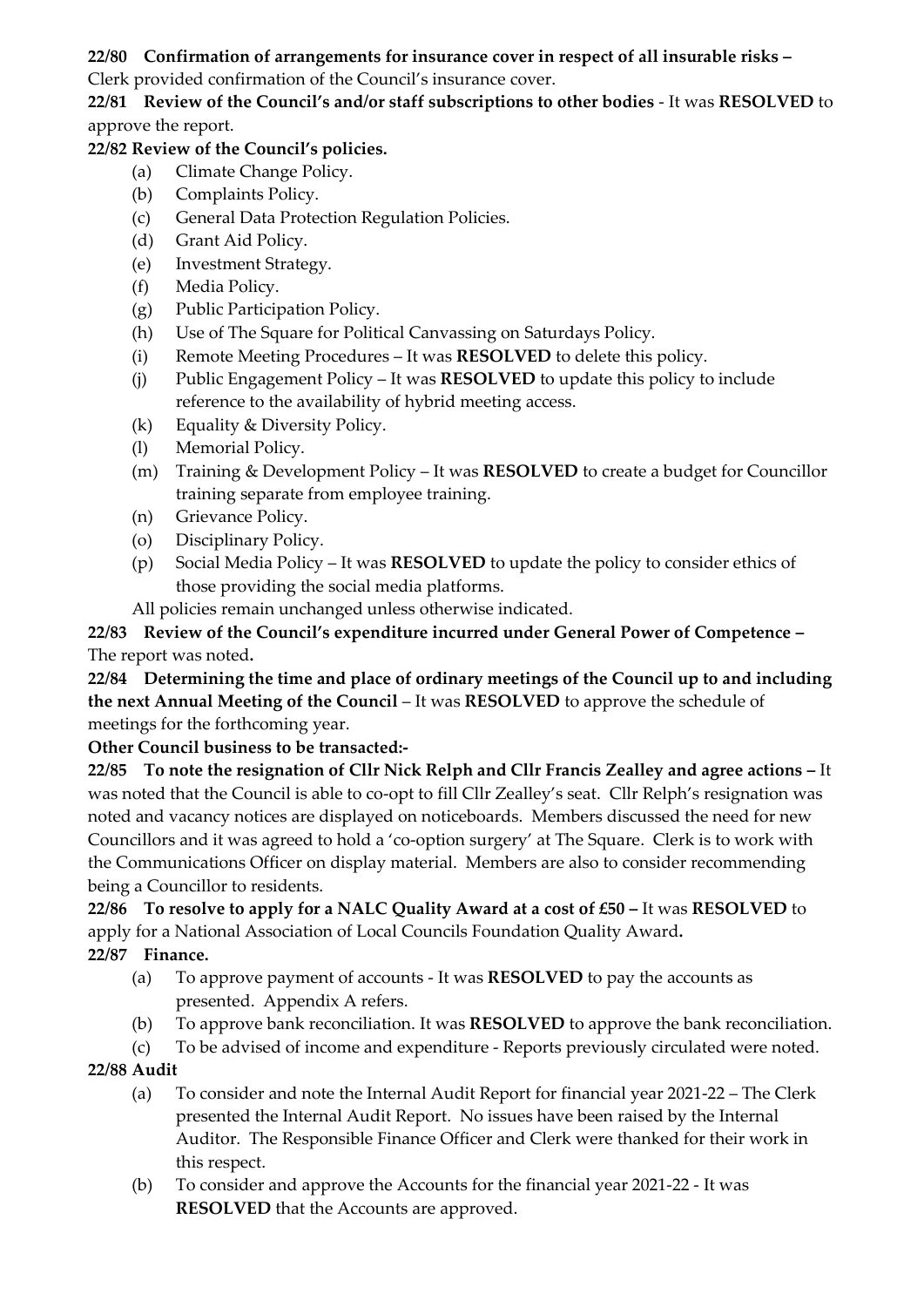(c) To receive, approve and sign the Consolidated bank statement 31st March 2022 – It was **RESOLVED** to approve and sign the statement.

# **22/89 Annual Governance and Accountability Return 2021-22**

- (a) To consider and approve Section 1 (Annual Governance Statement 2021-22) It was **RESOLVED** to approve Section 1 of the AGAR.
- (b) To consider and approve Section 2 (Accounting Statements) It was **RESOLVED** to approve Section 2 of the AGAR.
- (c) Period of Public Rights 2021-22 It was noted that the Period of Public Rights will commence on 23rd June 2022 for 30 working days.

EXCLUSION OF THE PUBLIC AND PRESS: At the conclusion of this part of the agenda, the Chairman moved that, considering the confidential nature of the business to be discussed, the public, press and broadcast media be excluded for the remainder of the meeting in accordance with the Public Bodies (Admission to Meetings) Act 1960.

#### **22/90 Finance & General Purposes Committee – 10 May 2022.**

- (a) To confirm the accuracy of the minutes and note the delegated decisions contained therein - It was **RESOLVED** that the minutes were signed as a true record. Standing Orders were suspending to allow the meeting to exceed a duration of 2.5 hours.
- (b) To consider the recommendation from the Finance & General Purposes Committee that a lease is entered into, in principle **–** The Clerk's report was noted and queries raised. It was unanimously **RESOLVED** to enter into an agreement as proposed.

The meeting closed at 10.10pm.